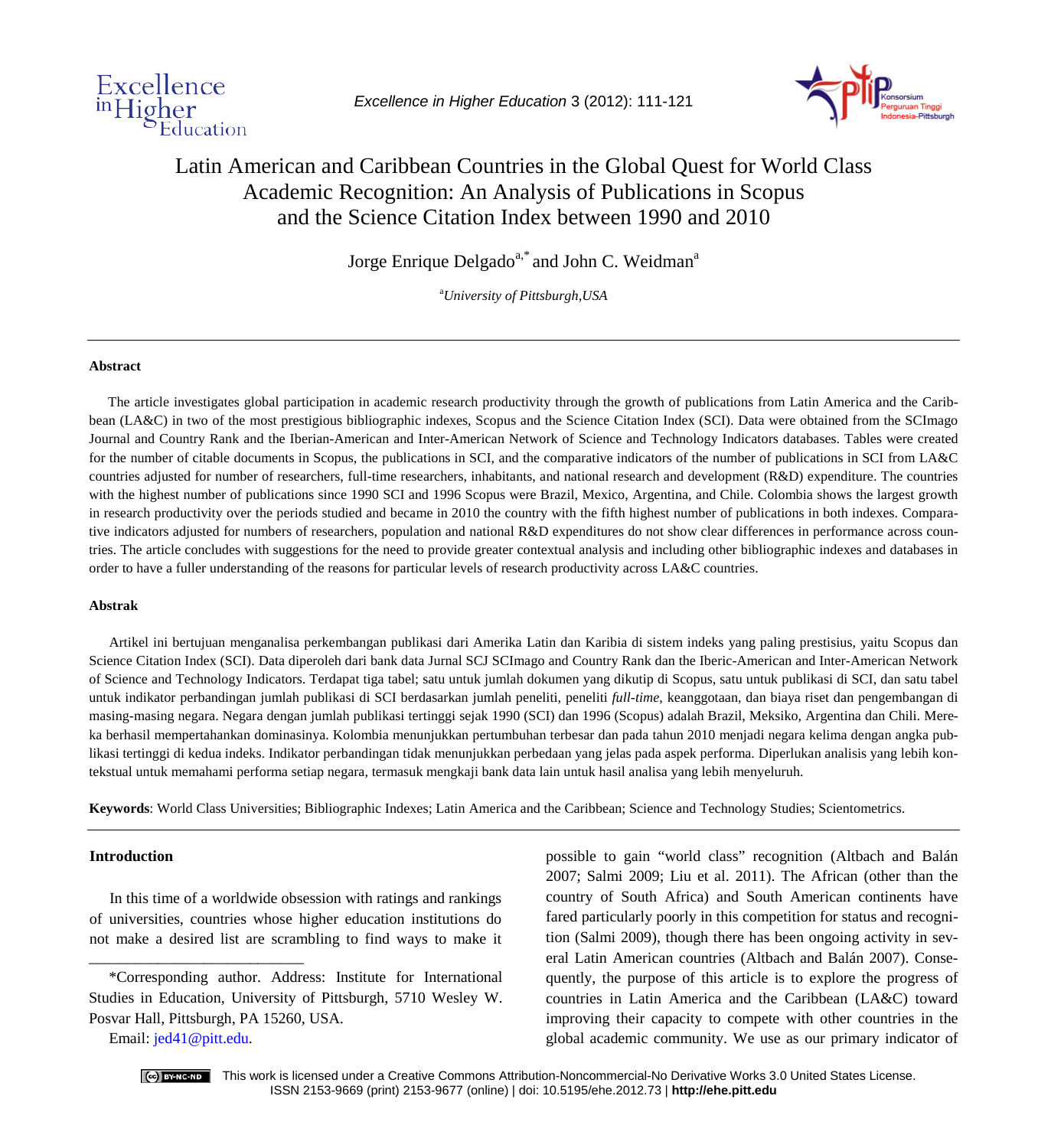national academic capacity the production of research as reflected in scientific and scholarly journal article publication.

According to authors such as Alacoque Lorenzini Erdmann and colleagues (2009) and Stefanie Haustein (2012) scientific or scholarly journals function to certify knowledge, implement quality criteria for publication, consolidate lines of research, and serve as warehouses or repositories for information of global, regional, or local relevance as well as training referees and authors in analysis and review. Journals and articles gain visibility through their inclusion in bibliographic indexes (National Committee of Indexation and Validation et al. 2006; Erdmann et al. 2009; Colciencias 2010; Delgado 2011a, 2011b). At the global level there are mainstream indexes that include all disciplines that advance through research like Scopus, published by Dutch Elsevier, and Web of Science (a combination of specialized indexes like the Science Citation Index (SCI), Social Science Citation Index (SSCI), and Arts and Humanities Citation Index (AHCI), published by Thomson Reuters from the United States (Delgado 2010, 2011a, 2011b, 2013).

Globalization is a driving force in the developing multinational trajectory of higher education research and development. From an economic perspective, globalization may be viewed as a socioeconomic system that is characterized by increases in the size, complexity, and speed of global financial transactions. Today, economic growth is a process of knowledge accumulation as well as capital accumulation. At the same time, there is a rapid acceleration in the rhythm of creation and dissemination of knowledge, which means that the life span of technologies and products gets progressively shorter (Chapman and Austin 2002; Salmi 2002; Schwartzman 2002). Journal publication has been riding the globalization wave, expanding dramatically due to the advances in information and communication technologies and the open access to knowledge movement (Alperin et al. 2008; Edgar and Willinsky 2002; Willinsky 2006).

Researchers and scholars from LA&C have traditionally faced obstacles, including lack of English language skills and of membership in international academic networks, to have articles published by prestigious international journals (Alperin et al. 2008; Borrego and Urbano 2006; Buela-Casal et al. 2006; Delgado 2010, 2011a, 2011b). Their contribution to scholarship in most research and scientific fields has been modest. However, in the last two decades, journals have experienced an impressive growth in quantity and quality (Holdom 2005; Fischman et al. 2010). In the present study, we analyze and put in national context the growth of publications from LA&C appearing in two of the most prestigious bibliographic indexes, Scopus, and SCI.

#### **Methods**

For this article, the number of publications by country included in Scopus was obtained from the SCImago Journal and Country Rank database [\(www.scimagojr.com\)](http://www.scimagojr.com/). The search included all countries from LA&C plus Portugal, Spain, Canada, and the United States. A table was created with the country list and the number of citable documents (articles, reviews, and conference papers) for the years 1996, 2000, 2005, and 2010. The SCImago database only includes information starting in 1996. Data about the number of publications in SCI was obtained from the Iberic-American and Inter-American Network of Science and Technology Indicators database (RICYT) [\(www.ricyt.org\)](http://www.ricyt.org/). In this case, not all the (non-Spanish- and non-Portuguese-speaking) Caribbean countries were part of the database. Thus, a second table was created with the available countries for the years 1990, 1995, 2000, 2005, and 2010. Because of the differences among countries in population size, financial resources, and other factors, a third table was created with the numbers of articles in SCI by country adjusted by (1) number of researchers, (2) number of full-time researchers, (3) number of inhabitants, and (4) research and development (R&D) expenditures.

The five countries with the largest number of publications in both Scopus and SCI (Argentina, Brazil, Chile, Colombia, and Mexico) are discussed, highlighting the structure of the science, technology, and innovation (STI) system, legislation, and main agencies and programs that help to explain the performance of each country, and analysis of the findings. The article concludes with suggestions for refining the present study as well as directions for future research.

# **Results**

Table 1 shows the number of citable documents included in the Scopus index. Publications from LA&C grew 37.2 percent between 1996 and 2000, 63 percent between 2000 and 2005, and 73 percent between 2005 and 2010. The total growth of LA&C publications in Scopus between 1996 and 2010 was 287 percent, with a peak growth in the 2005-2010 period. When compared to the total growth of world publications in 1996-2010 (127.5 percent), growth of LA&C publications was almost 2.2 times larger. In 1996, LA&C publications were 2.2 percent of total publications in Scopus. In 2010, the proportion increased to 3.8 percent.

Within the entire LA&C region, most countries increased the number of their publications in Scopus. However, just four countries (Brazil, Mexico, Argentina, and Chile) accounted for 82.2 percent of total publications in 1996, with Brazil being the country with the largest share (37.8 percent). This dominance increased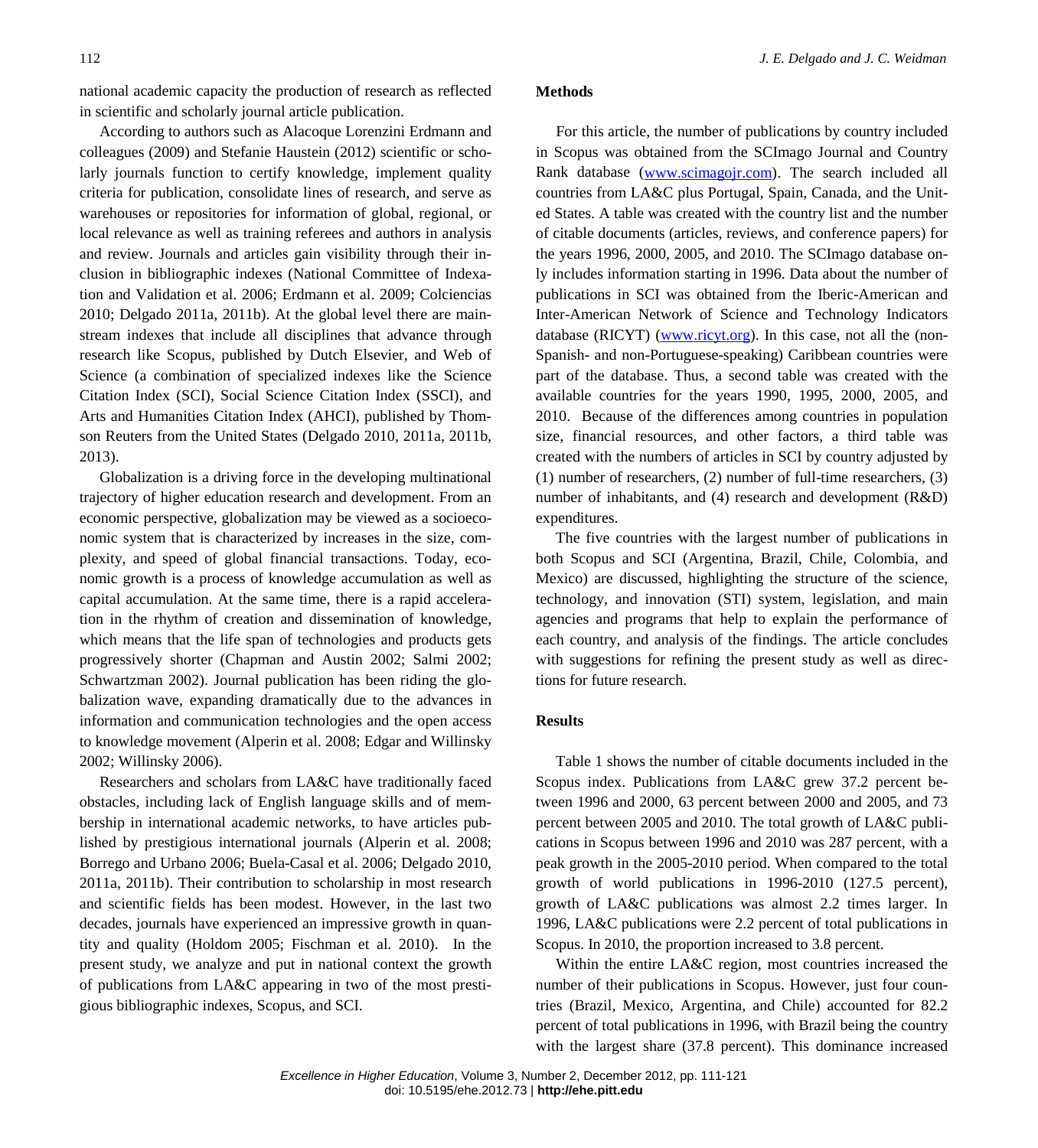slightly to 85.6 percent in 2010 for the four countries but Brazil became more dominant, increasing its share for the region to 51.3 percent. Colombia experienced the largest percentage growth in number of publications in Scopus from 1996 to 2010 (706 percent) and became the fifth largest country in total number of citable publications listed in that index. Colombia passed Venezuela and Cuba in 2010, countries whose total growth in Scopus was 100.7 percent and 139.8 percent, respectively, between 1990 and 2010. Compared to Brazil, Colombia still has 10.3 times less publications in the index.

The country with the second highest growth of publications cited in Scopus in the 1996-2010 period was Peru (440 percent), followed by Brazil (428 percent). Among the four top LA&C countries, Argentina experienced the lowest growth in the 1996- 2010 period (139.8 percent). When analyzing the Spanish- and Portuguese-speaking LA&C plus Portugal and Spain (usually regarded as Iberian-America or *Iberoamérica*), the region contributed 4.6 percent publications to Scopus in 1996, with Spain having the largest share 47.4 percent of publications within the region. In 2010, the participation of Iberian-America to the world publications in Scopus was 7 percent, with Spain contributing with 39 percent.

Table 2 shows the number of citable documents included in SCI. Publications from LA&C grew 54.6 percent between 1990 and 1995, 67.9 percent between 1995 and 2000, 35.2 percent between 2000 and 2005, and 68.7 percent between 2005 and 2010. The total growth of LA&C publications in SCI between 1990 and 2010 was 491.4 percent (282.7 percent between 1995 and 2010), with a peak growth in the 1995-2000 and 2005-2010 five-year periods. When compared to the total growth of world publications in the 1990-2010 period (112 percent; 69 percent between 1995 and 2010), growth of LA&C publications was 2.5 times larger. In 1990, LA&C publications were 1.6 percent of total publications in SCI, while in 2010 the proportion increased to 4.5 percent. Within the region, most countries have experienced growth of their publications in SCI. However, Brazil, Argentina, Mexico, and Chile accounted for 82.9 percent of total publications in 1990, with Brazil being the country with the largest share (35.2 percent). This dominance increased to 91.8 percent in 2010 for the four countries and to 55.3 percent for Brazil. Colombia experienced the largest growth in number of publications in SCI in 1990-2010 (1,245 percent, 682 percent between 1995 and 2010) and became the fifth country in number of publications in that index. Colombia passed Venezuela and Cuba in 2010, countries whose total growth in SCI was 167 percent and 267 percent, respectively, between 1990 and 2010. Compared to Brazil, Colombia still has 12.9 times less publications in the index.

The country with the second highest growth of publications in the 1990-2010 timeframe was Brazil (831 percent), followed by Uruguay (573 percent). Among the four top LA&C countries regarding number of citable publications in SCI, Argentina experienced the lowest growth in the 1990-2010 (261 percent) and 1995-2010 (168 percent) periods. When analyzing Iberian-American publications in SCI, the region contributed with 3.2 percent publications in 1990, with Spain having the largest share with 48.2 percent publications within the region. In 2010, the participation of Iberian-America to the world publications in SCI was 8.4 percent with Spain contributing 42 percent.

The Scopus index includes publications in journals of all disciplines that advance scholarship through research, while SCI does not include social sciences and humanities. When comparing the growth in numbers of citable documents in Scopus (between 1996 and 2010) and of publications in SCI (between 1990 and 2010), findings are similar. Among Iberian-American countries, Spain used to publish as many documents as all countries LA&C region combined; however, the share of publications from Spain has been slightly decreasing. On the other side, publications from LA&C grew more in Scopus than in SCI. When asked about the inclusion of SCI and not SSCI or AHCI in RICYT, an expert from that network indicated that the production of LA&C publications in the social sciences and humanities is very small; most researchers in those disciplines tend to publish more in local journals and languages (Spanish and Portuguese). It would be interesting to analyze the weight of the different groups of disciplines in Scopus to see if the social sciences and humanities contribute to the differences between Scopus and SCI. Another finding similar in both indexes was that Brazil, Mexico, Argentina, and Chile have slightly increased their lead with a particular growth of publications from Brazil, the lower growth of Argentinean documents, and the ascension of Colombian publications.

Table 3 shows indicators of articles in SCI adjusted for number of researchers, population, and R&D expenditure in Iberian-America by country in 2010. The second and third columns show the proportion of *articles in SCI per 100 researchers* and *100 fulltime researchers*. The countries with the highest productivity (50 percent or higher) were Panama and Chile. The rest of the countries have full-time researcher productivity rates equal to or lower than 23 percent (Spain) and 39 percent (Colombia). The country with the lowest productivity in 2010 was Paraguay with 6 percent and 11 percent for both indicators. In all cases, number of fulltime as opposed to total number of researchers was related to higher overall productivity when compared to the total number of researchers (full-time and part-time personnel as well as STI graduate students).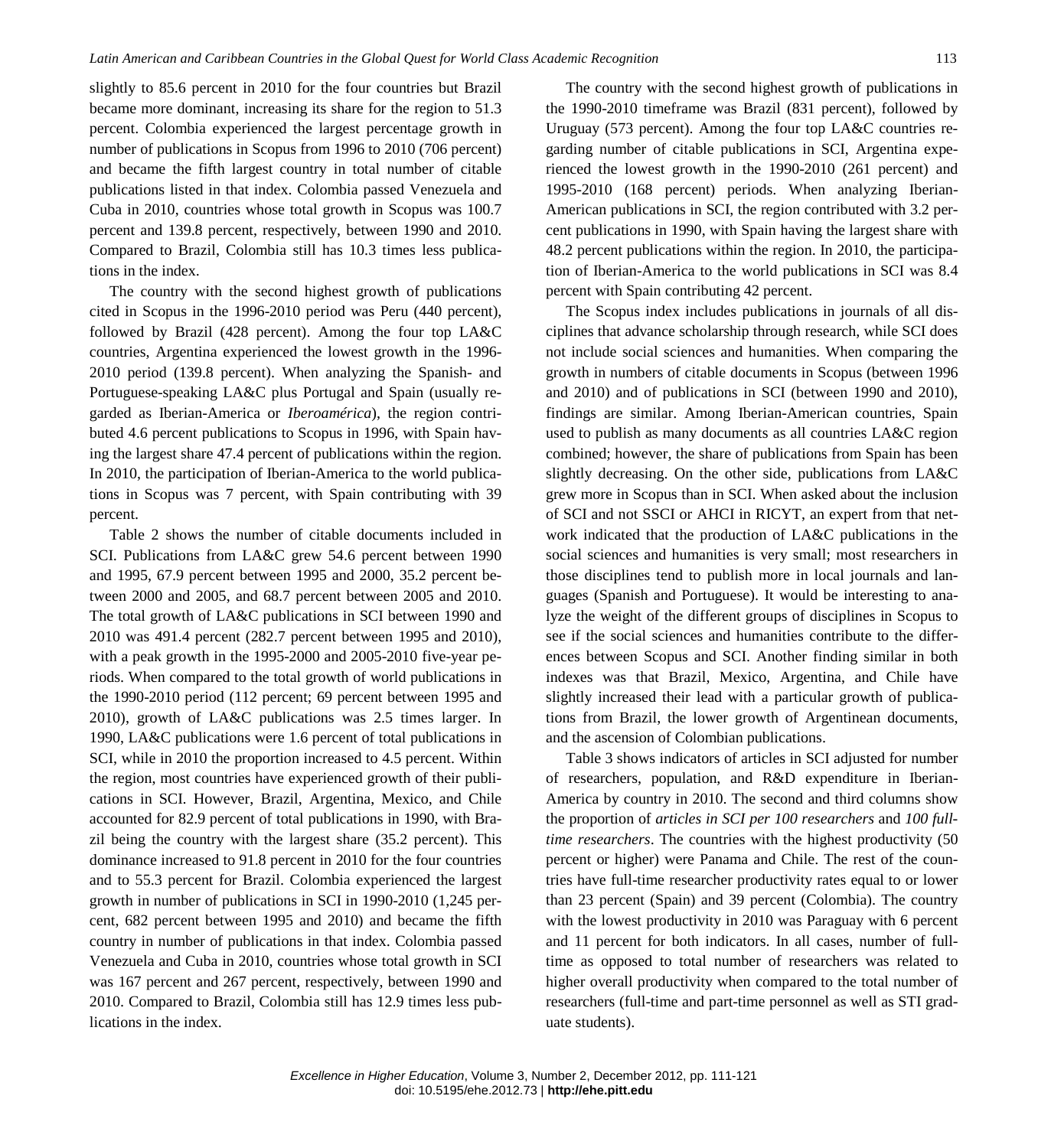| Country                          | 1996           | 2000           | 2005             | 2010           |
|----------------------------------|----------------|----------------|------------------|----------------|
| Antigua and Barbuda              | $\mathbf{0}$   | 1              | 6                | 4              |
| Argentina                        | 3,961          | 5,115          | 6,270            | 9,499          |
| <b>Bahamas</b>                   | 5              | 5              | 13               | 20             |
| <b>Barbados</b>                  | 40             | 34             | 67               | 69             |
| <b>Belize</b>                    | 10             | 3              | 18               | 22             |
| Bolivia                          | 64             | 67             | 135              | 214            |
| <b>Brazil</b>                    | 8,414          | 13,098         | 23,208           | 44,416         |
| Chile                            | 1,675          | 2,023          | 3,591            | 6,368          |
| Colombia                         | 535            | 756            | 1,349            | 4,314          |
| Costa Rica                       | 256            | 212            | 384              | 528            |
| Cuba                             | 722            | 1,217          | 1,250            | 1,731          |
| Dominica                         | 3              | 1              | 11               | 18             |
| Dominican Republic               | 34             | 29             | 39               | 51             |
| Ecuador                          | 99             | 120            | 259              | 411            |
| El Salvador                      | 29             | 18             | 40               | 108            |
| Guatemala                        | 56             | 46             | 104              | 120            |
| Guyana                           | $\tau$         | 17             | 27               | 36             |
| Haiti                            | 6              | 10             | 24               | 38             |
| Honduras                         | 24             | 22             | 34               | 63             |
| Jamaica                          | 160            | 108            | 190              | 209            |
| México                           | 4,358          | 5,804          | 9,858            | 13,938         |
| Nicaragua                        | 35             | 27             | 50               | 86             |
| Panamá                           | 81             | 93             | 183              | 333            |
| Paraguay                         | 27             | 25             | 42               | 85             |
| Peru                             | 158            | 227            | 447              | 853            |
| Saint Kitts and Nevis            | $\mathbf{1}$   | $\overline{2}$ | 5                | 15             |
| Saint Lucia                      | 5              | $\mathbf{1}$   | 5                | 6              |
| Saint Vincent and the Grenadines | $\overline{c}$ | 1              | $\boldsymbol{0}$ | $\overline{2}$ |
| Suriname                         | 5              | 5              | 12               | 10             |
| Trinidad & Tobago                | 96             | 104            | 233              | 311            |
| Uruguay                          | 249            | 331            | 516              | 838            |
| Venezuela                        | 967            | 1,205          | 1,706            | 1,941          |
| LA&C                             | 22,394         | 30,727         | 50,076           | 86,657         |
| Portugal                         | 2,514          | 3,826          | 7,269            | 13,353         |
| Spain                            | 22,102         | 26,621         | 41,339           | 61,345         |
| Canada                           | 39,664         | 37,952         | 58,193           | 74,188         |
| <b>United States</b>             | 312,128        | 301,249        | 371,762          | 468,596        |
| <b>World Total</b>               | 1,016,150      | 1,106,153      | 1,619,736        | 2,311,989      |

**Table 1.** Citable Documents from LA&C, North America, and Iberian Countries in Scopus, between 1996 and 2010, by Country

*Source*: SCImago. 2007. *SJR-SCImago Journal & Country Rank*. Retrieved: 14 December 2012, Available online at[: www.scimagojr.com.](http://www.scimagojr.com/)

The indicator *articles in SCI per 100,000 inhabitants* is the best from the RICYT database for comparisons because there is data of every Iberian-American country for the year 2010. For the other indicators, data available from some countries is from 2008 or 2009, or there is not data at all. Among the Spanish- and Portuguese-speaking LA&C countries, Chile has the highest score in this indicator and is followed by Uruguay, Argentina, and Brazil.

# **Country Contexts**

In this section we discuss the STI sector in the LA&C countries with the highest number of publications in Scopus and SCI: Argentina, Brazil, Chile, Mexico, and Colombia. Included are descriptions of the governance structures and legislation, analyses of the possible factors that contribute to the growth of publications,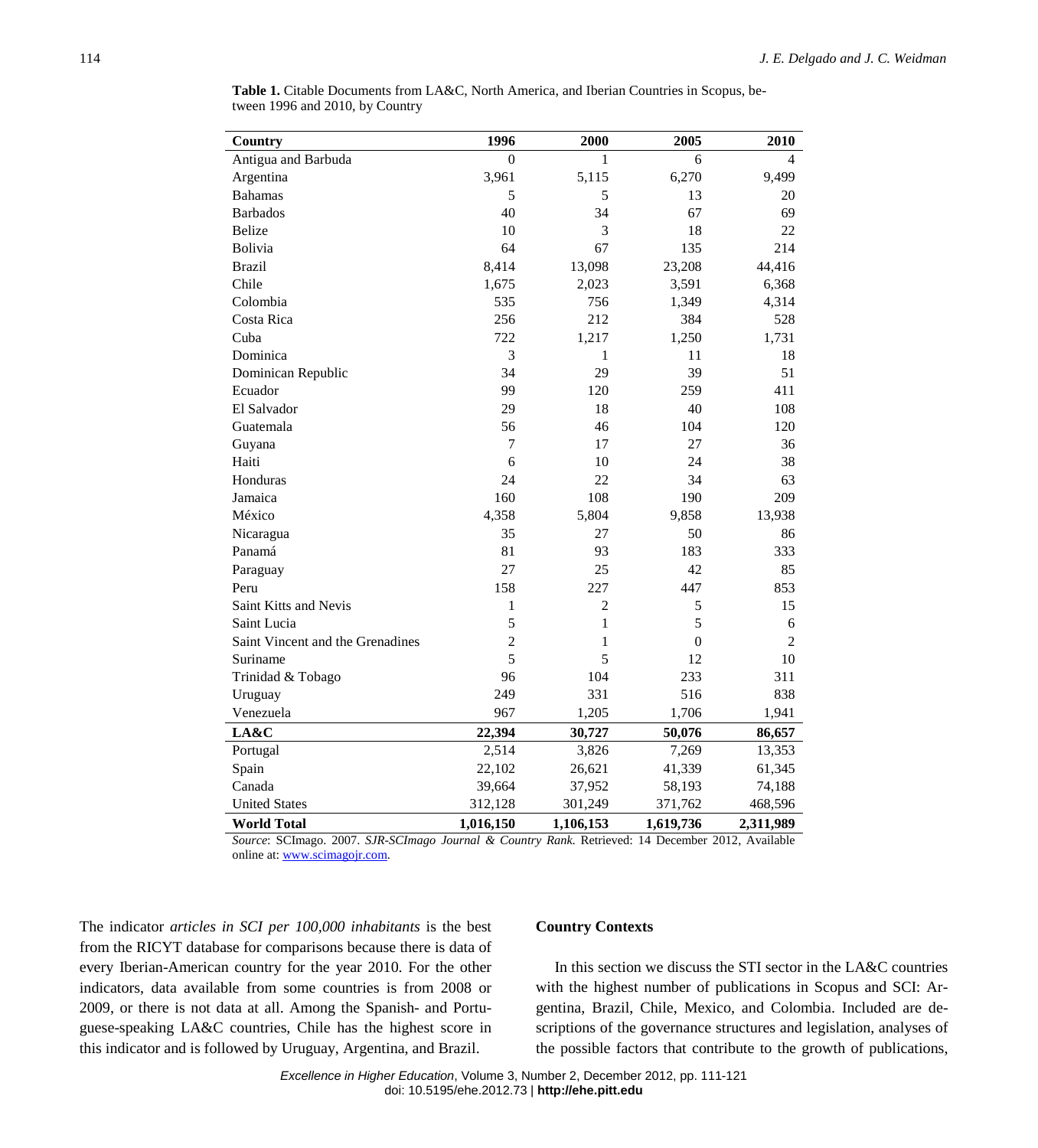and reflections on findings in this article as well as suggestions for future directions.

**Table 2.** Publications from LA&C, North America, and Iberian Countries in SCI, between 1996 and 2010, by Country

| Country                 | 1990    | 1995           | 2000    | 2005      | 2010      |
|-------------------------|---------|----------------|---------|-----------|-----------|
| Argentina               | 2,343   | 3,159          | 5,121   | 5,699     | 8,469     |
| <b>Barbados</b>         | 25      | 47             | 39      | 56        | 69        |
| Bolivia                 | 24      | 62             | 75      | 153       | 220       |
| <b>Brazil</b>           | 3,885   | 6,727          | 12,895  | 18,765    | 36,155    |
| Chile                   | 1,220   | 1,629          | 2,282   | 3,262     | 5,162     |
| Colombia                | 208     | 358            | 734     | 950       | 2,798     |
| Costa Rica              | 146     | 177            | 223     | 335       | 456       |
| Cuba                    | 223     | 355            | 647     | 733       | 818       |
| Dominican<br>Republic   | 22      | 14             | 49      | 37        | 70        |
| Ecuador                 | 52      | 94             | 136     | 234       | 350       |
| El Salva-<br>dor        | 9       | $\overline{4}$ | 17      | 25        | 59        |
| Guatemala               | 49      | 57             | 64      | 96        | 133       |
| Guyana                  | 4       | 10             | 9       | 28        | 28        |
| Haiti                   | 11      | 7              | 12      | 47        | 38        |
| Honduras                | 21      | 17             | 26      | 19        | 57        |
| Jamaica                 | 122     | 164            | 152     | 184       | 362       |
| México                  | 1,705   | 3,261          | 5,215   | 6,807     | 10,171    |
| Nicaragua               | 9       | 12             | 26      | 40        | 87        |
| Panamá                  | 148     | 126            | 162     | 180       | 424       |
| Paraguay                | 13      | 17             | 30      | 44        | 78        |
| Peru                    | 163     | 177            | 228     | 407       | 766       |
| Trinidad<br>& Tobago    | 65      | 94             | 108     | 206       | 185       |
| Uruguay                 | 107     | 201            | 351     | 470       | 720       |
| Venezuela               | 519     | 736            | 1,179   | 1,234     | 1,385     |
| LA&C                    | 11,046  | 17,072         | 28,657  | 38,729    | 65,331    |
| Portugal                | 951     | 1,918          | 3,608   | 6,037     | 10,855    |
| Spain                   | 10,724  | 18,379         | 24,951  | 34,846    | 51,339    |
| Canada                  | 30,963  | 37,516         | 38,940  | 50,091    | 61,328    |
| United<br><b>States</b> | 248,647 | 303,585        | 321,668 | 375,401   | 402,073   |
| World<br><b>Total</b>   | 685,171 | 858,970        | 988,156 | 1,192,470 | 1,450,764 |

*Source*: Iberic-American and Inter-American Network of Science and Technology Indicators [RICYT: Red de Indicadores de Ciencia y Tecnología— Iberoamericana e Interamericana]. 2012. *Bibliometric Indicators: Publications in SCI [Indicadores Bibliométricos: Publicaciones en SCI].* Buenos Aires: RICYT. Retrieved: December 12, 2012. Available online at: [www.ricyt.org.](http://www.ricyt.org/) 

#### *Argentina*

Argentina enacted the Law 25,467 of STI in 2001. Federal and local governments have competence at regulating STI in Argentina, which is mostly developed in the public sector. The policymaking, development, and coordination functions of STI are responsibility of the Ministry of Science, Technology, and Productive Innovation that was created in 2007. There are some agencies with promotion and coordination competences at the province and municipal levels like in the province of Cordoba and the city of Buenos Aires. However, the system is mostly centralized at the national level (Organization of Iberic-American States [OEI] and RICYT 2009; Lemarchand 2010).

**Table 3.** Proportion of Articles in SCI regarding Number of Researchers, Population, and R&D Expenditure in Iberian-America, 2010

| Country       | <b>Articles</b> in<br><b>SCI/100</b><br>researchers | <b>Articles in</b><br><b>SCI/100</b><br>full-time<br>researchers | <b>Articles</b> in<br><b>SCI/</b><br>100,000<br>inhabitants | Articles in<br><b>SCI/R&amp;D</b><br>expenditure<br>(US\$ mil-<br>lion) |
|---------------|-----------------------------------------------------|------------------------------------------------------------------|-------------------------------------------------------------|-------------------------------------------------------------------------|
| Argentina     | 11.44                                               | 17.79                                                            | 21.11                                                       | 3.70                                                                    |
| Bolivia       | 10.21                                               | 13.36                                                            | 2.11                                                        | $8.35*$                                                                 |
| <b>Brazil</b> | 15.39                                               | 26.07                                                            | 18.70                                                       | 1.45                                                                    |
| Chile         | 54.50                                               | 94.88                                                            | 30.20                                                       | 5.69                                                                    |
| Colombia      | 17.35                                               | 39.07                                                            | 6.14                                                        | 4.89                                                                    |
| Costa Rica    | $12.35*$                                            | $28.20*$                                                         | 9.78                                                        | $2.72*$                                                                 |
| Cuba          | 16.78                                               | N/A                                                              | 7.30                                                        | 2.09                                                                    |
| Dominican R.  | N/A                                                 | N/A                                                              | 0.70                                                        | N/A                                                                     |
| Ecuador       | $13.11^{\dagger}$                                   | $23.06^{\dagger}$                                                | 2.41                                                        | $2.44^{\dagger}$                                                        |
| El Salvador   | 11.43                                               | N/A                                                              | 0.95                                                        | 4.09                                                                    |
| Guatemala     | 22.46                                               | 36.63                                                            | 0.92                                                        | 7.39                                                                    |
| Honduras      | N/A                                                 | N/A                                                              | 0.74                                                        | N/A                                                                     |
| México        | N/A                                                 | 22.57                                                            | 9.05                                                        | 2.06                                                                    |
| Nicaragua     | N/A                                                 | N/A                                                              | 1.50                                                        | N/A                                                                     |
| Panamá        | 84.63                                               | 103.41                                                           | 12.11                                                       | 8.16                                                                    |
| Paraguay      | $6.23^{\dagger}$                                    | $11.37^{\dagger}$                                                | 1.20                                                        | $5.22^{\dagger}$                                                        |
| Peru          | N/A                                                 | N/A                                                              | 2.59                                                        | N/A                                                                     |
| Uruguay       | 22.72                                               | 37.20                                                            | 21.81                                                       | 4.52                                                                    |
| Venezuela     | $20.50*$                                            | $26.87*$                                                         | 4.80                                                        | N/A                                                                     |
| LA&C          | $14.75^{\ddagger}$                                  | $25.19^{\ddagger}$                                               | 8.11                                                        | $1.85^{\ddagger}$                                                       |
| Portugal      | 11.27                                               | 23.46                                                            | 102.04                                                      | 2.97                                                                    |
| Spain         | 22.91                                               | 38.12                                                            | 109.18                                                      | 2.65                                                                    |

*Source*: Iberic-American and Inter-American Network of Science and Technology Indicators [RICYT: Red de Indicadores de Ciencia y Tecnología— Iberoamericana e Interamericana]. 2012. *Bibliometric Indicators: Publications in SCI [Indicadores Bibliométricos: Publicaciones en SCI].* Buenos Aires: RICYT. Retrieved: 12 December 2012. Available online at: [www.ricyt.org.](http://www.ricyt.org/)<br> $*$  Data from 2009. <sup>†</sup> Data from 2008.  $*$  Data estimated. N/A: data not available

An agency, the National Council of Scientific and Technical Research (CONICET: Consejo Nacional de Investigaciones Científicas y Técnicas), is in charge of implementing R&D activities through research laboratories, centers, and institutes of its own and belonging to public universities. Two of CONICET's main functions are granting scholarships for graduate (mostly doctoral) education and managing the national system of researchers (OEI and RICYT 2009). Researchers affiliated with CONICET and public universities compete for public funding of projects that include communication of results. Similar to countries like Brazil and Colombia, Argentina has developed a journal evaluation sys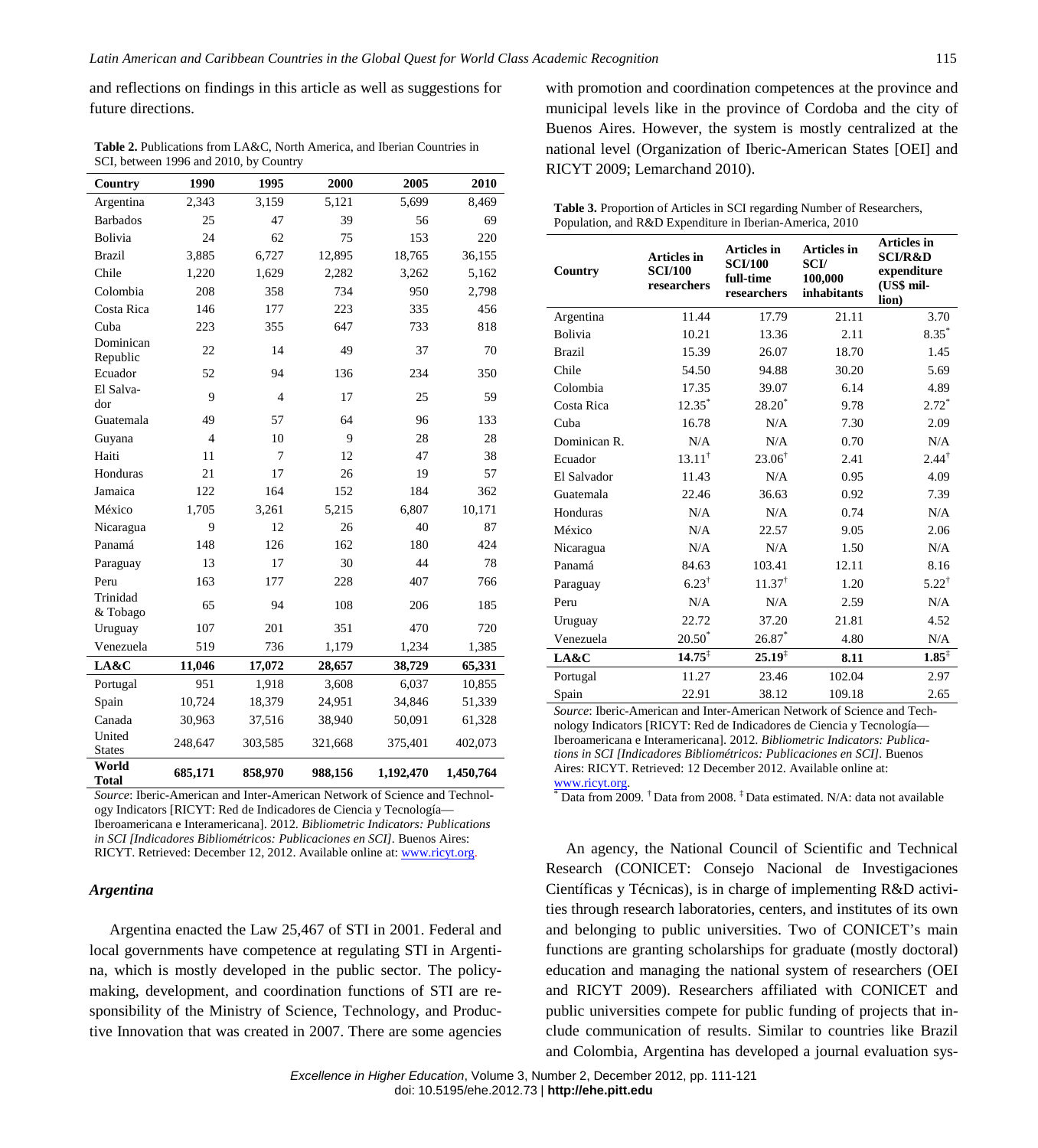tem called "Basic Scientific Journal Nucleus" that consists of a list of journals that meet quality standards (Argentinean Center for Scientific and Technological Information [CAICYT] 2011). Many of those journals have been included in main indexes like Scopus and SCI. It could be assumed that it increases the possibility for researchers to publish in closer and more accessible publications but, as we have suggested in the foregoing, this might apply mainly to particular disciplines.

The findings of the present research indicated that Argentina has been and remains one of the top four LA&C countries in number of publications in Scopus (Table 1) and SCI (Table 2). However, the growth of publications from Argentina has not been as large as other countries in the region in the last two decades. Likewise, the proportion of articles per 100 full-time and total researchers was below the regions' average in 2010. However, the analysis of publications adjusted for population and R&D expenditures shows that Argentina performs among the top four countries (along with Chile, Uruguay and Brazil) for the former and above the average for the latter indicator (Table 3). This suggests the country has maintained a stable body of researchers and research institutions in the public sector (CONICET and public universities). Further expansion may require more work to increase private sector involvement in R&D activities (Lemarchand 2010).

# *Brazil*

Like Argentina, the Brazilian government has a structure at the federal and state levels to support STI. Some of the main agencies in this sector are the National Council of Science and Technology, the Ministry of Science and Technology, the National Council for Science and Technology Development (CNPq: Conselho Nacional de Desenvolvimento Científico e Tecnológico), the Research and Project Fund (FINEP: Financiadora de Estudos e Projetos), and the Coordination for Improvement of the Higher Level Personnel (CAPES: Coordenação de Aperfeiçoamento de Pessoal de Nível Superior). Brazil has emphasized graduate education: there are currently more than 2,228 masters and 652 doctoral programs (OEI and RICYT 2009; Lemarchand 2010).

In addition, to support the increasing number of researchers who need to publish scholarly work, there is a bibliographic index (Qualis) for national journals (CAPES 2008b; Erdmann et al. 2009; Nardi 2008) and funding for publications (CAPES 2008a). In Brazil, some states have played an important role at supporting and promoting the development of STI (OEI and RICYT 2009). The main one is the state of São Paulo whose STI agency, the Foundation for the Support of Research (FAPESP: Fundacão de Amparo á Pesquisa do Estado de São Paulo), in collaboration with

the Regional Library of Medicine of the Pan-American Health Organization, created the Scientific Electronic Library Online (SciELO) (Delgado 2010, 2011a, 2011b, 2013; Meneghini 2002). SciELO is an Iberian-American open access full-text journal repository and index that was created to increase the visibility of researchers and journals from the region. Currently, SciELO has started to develop some collaboration with Thomson Reuters and the Index Medicus (most prestigious index in the medical sciences) to allow its collection to be included in those indexes' databases.

In this article, the volume of publications from Brazil is around half of the whole LA&C region in both Scopus and SCI, which could be associated with the size of its population and economy. However, the performance of Brazil on indicators such as proportion of articles in SCI per 100 researchers, per 100 full-time researchers, and adjusted for R&D expenditure is around the LA&C average. However, the number of articles in SCI as a proportion of the population is among the four highest in the region. This could be explained by the special support that is given to the graduate education through master's and doctoral programs and the incentives to publication by CAPES (CAPES 2008a, 2008b). More research is necessary to understand how the different factors related to the development of STI interact in Brazil.

# *Chile*

One of the most interesting cases in this article is Chile. With a population of 17.09 million (43 percent of the population of Argentina, 38 percent of Colombia, 15 percent of Mexico, and just 9 percent of Brazil, Chile has the fourth highest number of publications in Scopus and SCI, and is among the top performers in the region regarding the four indicators analyzed here (RICYT 2012). While some countries still focus mainly on science and technology, Chile develops it policy around innovation and competitiveness. Chile's president is advised by the National Council of Innovation for Competitiveness, an agency that proposes the guidelines for the National Strategy for Innovation. The Committee of Ministries for Innovation, in turn, determines the strategies and goals for the National Innovation Policy. Two government agencies, the National Commission for Scientific Research and Technology (CONICYT: Comisión Nacional de Investigación Científica y Tecnológica) and the Corporation for the Promotion of Production (CORFO: Corporación para el Fomento de la Producción) are in charge of implementing the policy by promoting and providing funding for human capital development and support of research (the former) and promotion of entrepreneurship (the latter) (Delgado 2011a; OEI and RICYT 2009). CONICYT develops several programs that could be associated with the high scores in the indi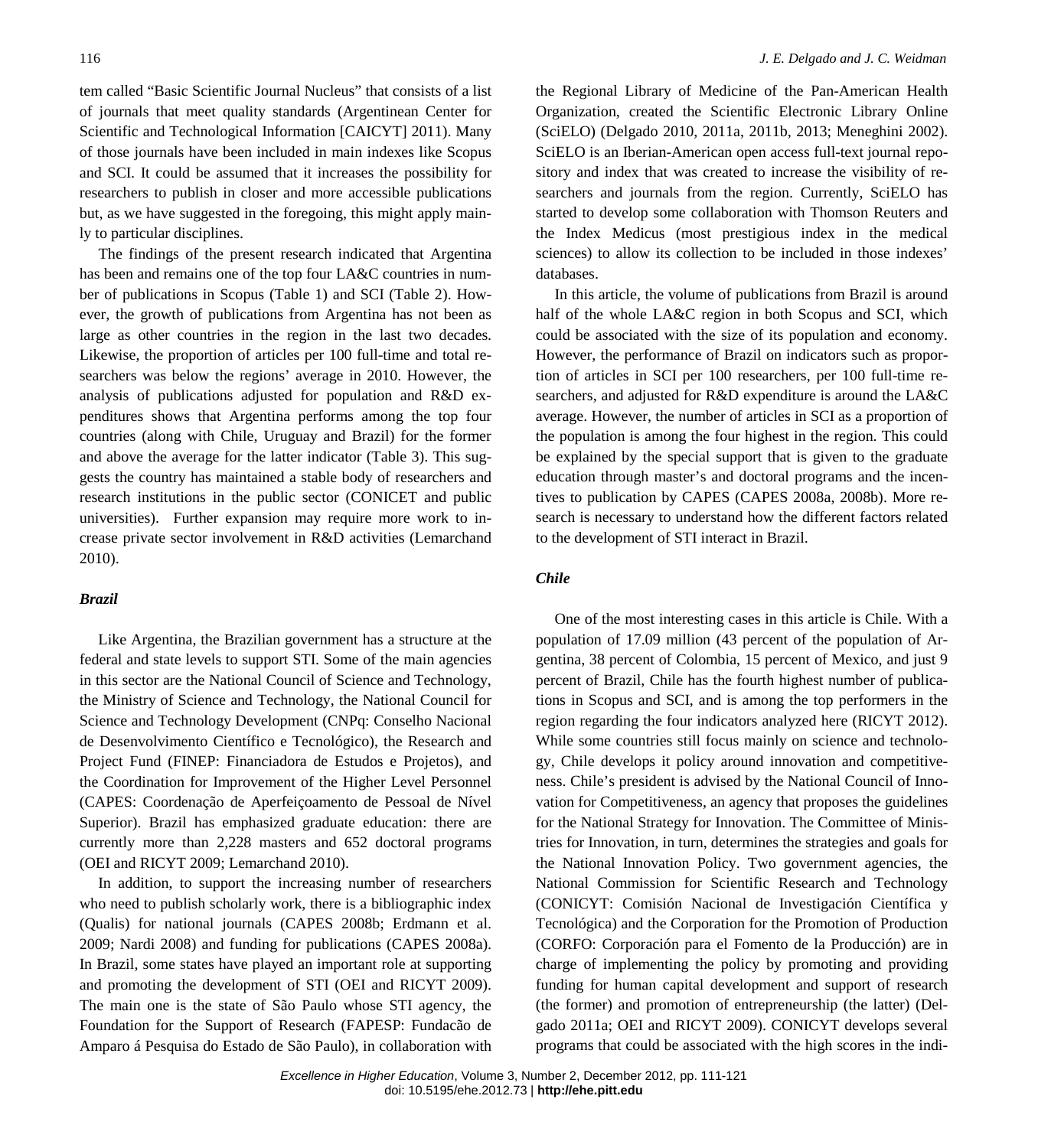cators used for the present research: creation of a culture of science and technology in the community; funding for graduate education in Chile and abroad; attracting prestigious researchers from abroad; competitive funding for research and technology projects; enhancing the installed capacity in universities and institutes to increase competitiveness of businesses; support for research groups and institutes; international cooperation; and access to scientific and technological information (OEI and RICYT 2009).

Most research institutions (universities, centers, and others) in Chile are privately managed and the government only participates by creating the legal and institutional structure and providing resources for scientific and technological activities. For instance, universities are ranked by numbers of undergraduate enrollment, professors with doctoral degrees, funded projects, and publications in journals included in the Web of Science and SciELO. Institutions receive incentives that universities use in different ways such as salary bonuses for productive professors (Delgado 2011a).

# *Mexico*

In Mexico, government involvement in STI activities can be found at the federal and state levels. The federal government holds the main responsibilities mainly through two agencies: the General Council of Scientific Research and Technological Development and the National Council of Science and Technology (CON-ACYT: Consejo Nacional de Ciencia y Tecnología). The General Council establishes the policies and coordinates the actions. CONACYT is responsible for the implementation of the STI policy, which includes the consolidation of research groups and coordination of the National System of Researchers. As well as CON-ICET in Argentina, CONACYT has its own research centers. States also have offices specialized in promoting and coordinating scientific research; state councils do not have their own funding to support R&D projects. Most of the R&D activities are concentrated in public and private universities, CONACYT centers and specialized centers (OEI and RICYT 2009; Lemarchand 2010).

Of particular importance about Mexico is the existence of two projects that include the Iberian-American region as a whole, Latindex and RedALyC. Developed by the National Autonomous University of Mexico Library System in collaboration with the regional countries' STI agencies (who provide the information to feed the Latindex database), Latindex is the most comprehensive directory and catalogue of scientific journals. Recently, Latindex launched the Portal of Portals [\(http://www.latindex.ppl.unam.mx\)](http://www.latindex.ppl.unam.mx/) that includes the most representative databases and repositories of the region (Cetto and Alonso 1999; Cetto and Hillerud 1995; Cetto et al. 2010; Delgado 2011a, 2011b, 2013). In contrast, RedALyC

is a repository and index of journals mainly in the social sciences and humanities. Managed at the Autonomous University of the State of Mexico, RedALyC was created as a response to the lack of access by social scientists to reliable literature in the Spanish language (Aguado 2010; Aguado et al. 2008; Delgado 2010, 2011b; RedALyC 2008).

Considering that Mexico is the second most populated country in LA&C (112.3 million in 2010), it could be expected that its number of publications would be closer to Brazil, the most populated (193.3 million in 2010) (RICYT 2012). However, total numbers of Mexican publications in Scopus and SCI are closer to Argentina. This is reflected in the indicator *articles in SCI per 100,000 inhabitants* (Table 3). Articles included in Scopus and SCI are not comprehensive measures of where Mexican researchers publish their work, but they do suggest trends at a particular time. This applies to the other countries as well. In fact, an article published by Jorge Enrique Delgado (2011b) about open access journals in LA&C shows that the repository RedALyC tends to have more journals from Mexico. Future research might explore whether Mexican (and LA&C) authors tend to publish more in local journals in local languages or in particular disciplines. Such a study should be comprehensive, including Scopus, Web of Science, SciELO, RedALyC, as well as other relevant indexes, databases, and repositories.

#### *Colombia*

Despite (or perhaps due to) starting with low production of articles as represented in Scopus (1996) and SCI (1990), Colombia experienced the largest growth in the number of publications in both indexes (Tables 1 and 2). When contrasting this measure with other variables, Colombia showed important performance with respect to number of full-time researchers (Table 3).

The governance and development of STI in Colombia is mostly found at the national level with two agencies that are in charge of policy-making, management, and coordination: the National Council of Science and Technology and Colciencias, and agency that recently was upgraded from an Institute to the Department of Science, Technology, and Innovation (Law 1,286 2009; OEI and RICYT 2009). Important in the rise of Colombian publications and other STI indicators are the programs to support and rank research groups and centers as well as tie research funding to them. In addition, in the mid-1990s Colciencias created the National Bibliographic Index—Publindex. In the early 2000s, Publindex became a ranking of national scientific journals and a validation system for international journals. In 2002, the Colombian government enacted Decree 1,279 that linked salaries of professors from public universities to Publindex rankings. For a journal to be in the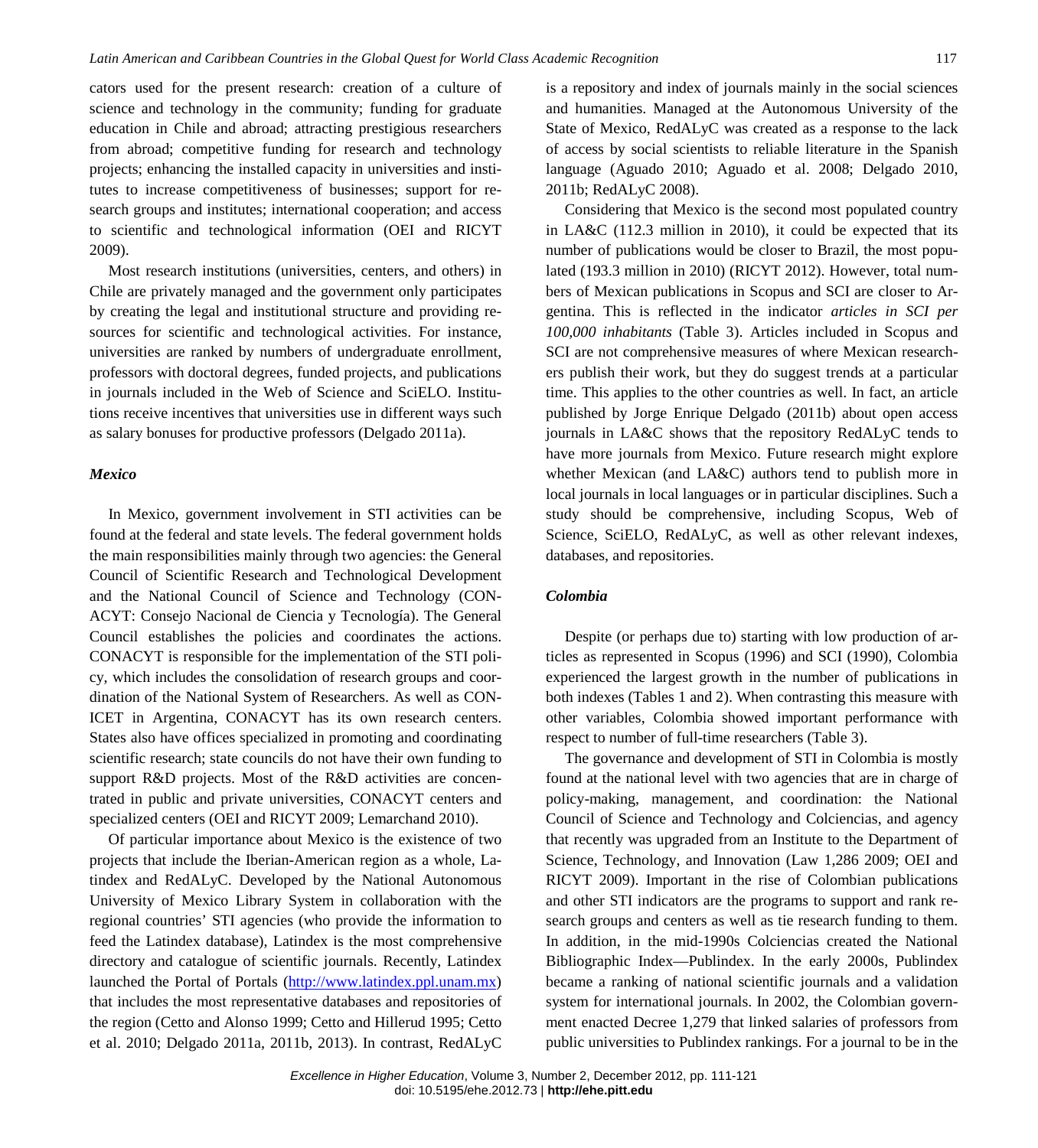top category of Publindex (A1), it must be included in two or more mainstream indexes like SCI and Scopus (Charum 2004; Charum et al 2002; Gómez et al. 1998). Unlike Chile that only recognizes Web of Science and SciELO, Colombian Publindex also recognizes Scopus as one of the main indexes. Professors from public universities in Colombia receive points for publication in indexed journals that become salary increases for life. In the case of private universities, several Colombian higher education institutions have adopted mechanisms similar to other LA&C countries granting one-time salary bonuses to professors for publications (Delgado 2011a).

Another factor that could increase the number of publications in Colombia is the recent enactment of the Law (1,592) that allocates oil royalties evenly among the departments. Those funds will be managed by the department secretaries of STI and will be used in R&D projects (El Tiempo 2012).

### *Journals from Other Countries*

The share of publications from Cuba and Venezuela changed between 1990 SCI or 1996 Scopus and 2010. In both countries, the number of documents grew but at a lower rate than other countries. In the case of Cuba, it could be hypothesized that factors such as the current stagnation of the economy, the lower demographic growth, and the aging population could be associated with a slow growth of this and other scientific outcomes (Mesa Lago 2012). It seems that the recent reforms established by President Raúl Castro are aimed at generating new dynamics and revitalizing the country.

In contrast, Venezuela's change in policy toward a more socially-oriented focus has also had an effect on scientific and scholarly publications. Funding that used to be provided for the publication of scientific journals and the one-time salary bonuses that professors used to receive for their publications are disappearing as the current government shifts to funding projects that focus on solving local needs (Delgado 2011a).

There is also a group of countries that have contributed little to the publications in Scopus and SCI. They include countries from Central America (with the exception of Panama and Costa Rica), non-Spanish-speaking Caribbean, and Paraguay, Bolivia, and Ecuador. Interesting to analyze in future studies would be the high performance of Uruguay and the low performance of Peru.

# **Reflections**

The present study has been useful to learn about STI outcomes (specifically publications in the Scopus and SCI indexes) from LA&C by country and as a region. Progress away from the coloni-

al heritage of Portugal and Spain has also been shown in the analysis. However, most attention was put on the Spanish- and Portuguese-speaking countries, thereby risking exclusion of Englishand French-speaking countries in the region. In addition, some comparisons also seem to privilege higher performers that also happen to be larger and possibly richer countries. In a few cases, countries relatively small like Chile and Uruguay show outstanding performance, but still competition is unbalanced.

LA&C research productivity has grown as reflected in both Scopus and SCI indexes at a rate that is higher than the world average but, nonetheless, its share is still modest. We did not consider how much and in what way those indexes have grown by adding new publications. This is particularly important because indexes like SCI and the Index Medicus have been criticized for being language and geography exclusive. These indexes do not necessarily represent the universe of publication worldwide and are somehow endogamous, which is often and paradoxically criticized about journals from developing countries. With the emergence and growing popularity of regional initiatives like SciELO, Latindex, and RedALyC, the publishers of often called mainstream indexes included in the Web of Science have created "expanded" versions to accommodate journals from other latitudes but without including them in the core lists. The campaign that the Web of Science counterpart, Scopus, has done to penetrate LA&C is also of interest. Scopus has grown fast by incorporating a diverse group of journals in different disciplines and from different countries.

Future studies on scientific and scholarly publications should be more comprehensive and include, besides Scopus, all the indexes that are part of the Web of Science, plus regional initiatives like Latindex, SciELO, RedALyC, LiLACS (LA&C literature in health sciences) and CLACSO (social sciences and humanities). In addition, it would be useful to contrast the growth of publications in indexes with the growth of scientific journals to see whether or not newer journals reflect different disciplinary perspectives and approaches.

Beyond the questions about the amount of participation of LA&C in the global scientific arena, it is essential to ask for the relevance of knowledge. What happens with what is published? Is the competition over publication in journals included in rankings to gain salary bonuses, in the case of university professors, creating a market for particular types of academic publications? How are disciplines growing and developing within this global knowledge market? Further, is anybody using the knowledge generated for something beyond accumulating and arraying statistics designed to be used for rankings rather than human or social benefit? What is the role of academia in this process? Is knowledge being used in teaching? How is the general population benefitting from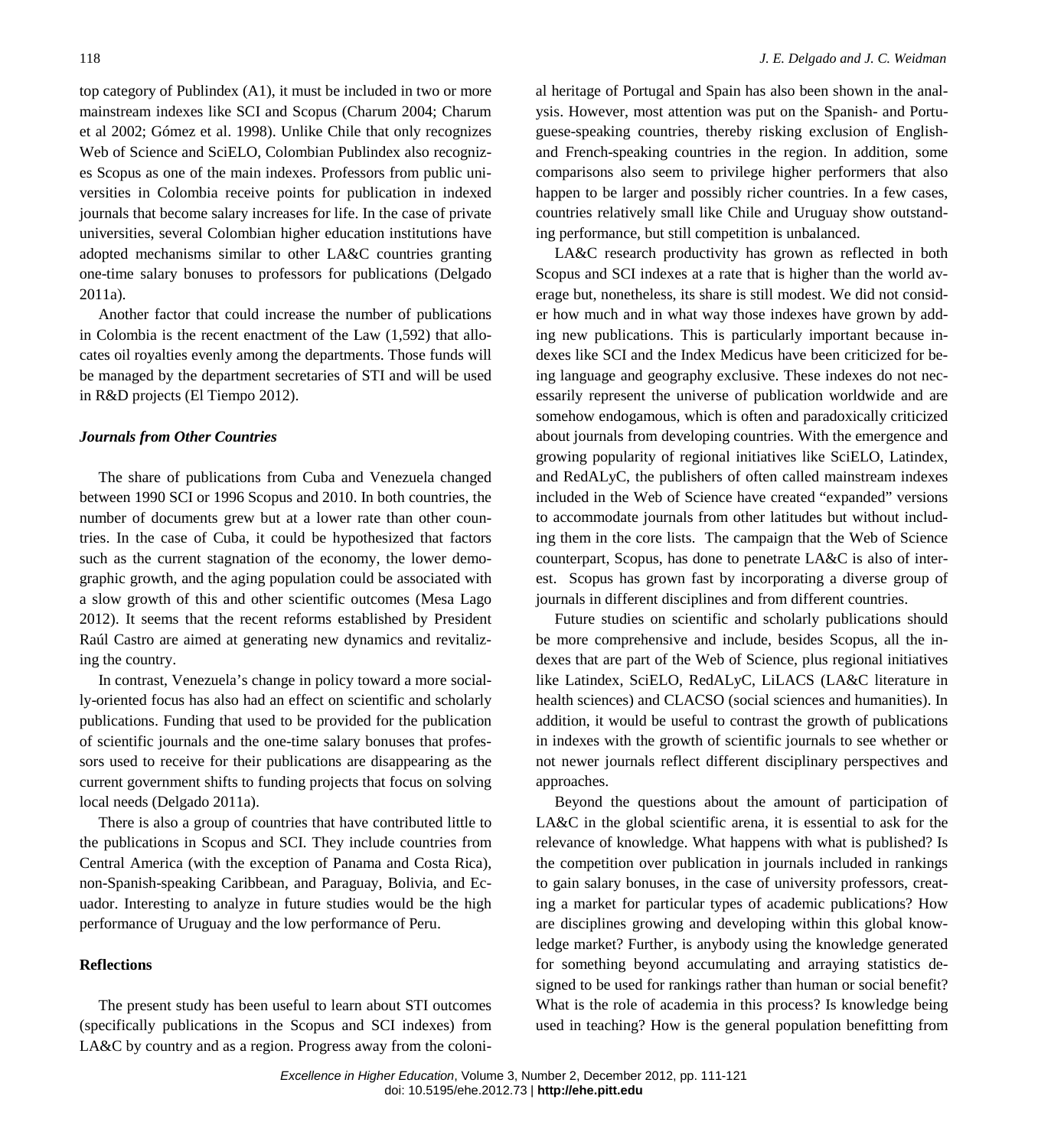the exponential growth of publications? These are some of the questions that require further attention, study and analysis.

## **References**

- Aguado, Eduardo. 2010. *Bibliometrics, Evaluation, and Development: Iberic-American Scientometric Atlas RedALyC-Fractal [Bibliometría, Evaluación y Desarrollo: Atlas Cienciométrico de Iberoamérica Redalyc-Fractal (ACibrf)]*. Valdivia, Chile: 2do. Congreso Internacional de Editores RedALyC. Available online at: [www.redalyc.uaemex.mx.](http://www.redalyc.uaemex.mx/)
- Aguado López, Eduardo, Rosario Rogel Salazar, Gustavo Garduño Oropeza, and María Fernanda Zúñiga. 2008. "RedALyC: an Alternative to the Scientific Knowledge Distribution Asymmetries" [Redalyc: una Alternativa a las Asimetrías en la Distribución del Conocimiento Científico]. *Ciencia, Docencia y Tecnología* XIX (37): 11-30.
- Alperín, Juan Pablo, Gustavo Fischman, and John Willinsky. 2008. "Open Access and Scholarly Publishing in Latin America: Ten Flavours and a few Reflections." *Liinc em Revista* 4 (2): 172-185. Available online at: [www.ibict.br/liinc.](http://www.ibict.br/liinc)
- Altbach, Philip G., and Jorge Balán, eds. 2007. *World Class Worldwide: Transforming Research Universities in Asia and Latin America*. Baltimore, MD: Johns Hopkins University Press.
- Argentinean Center for Scientific and Technological Information [CAICYT: Centro Argentino de Información Científica y Tecnológica]. 2011. *History of the Basic Scientific Journal Nucleus [Historia del Núcleo Básico de Revistas Científicas].* Buenos Aires: CAICYT. Available online at: [www.caicyt.gov.ar.](http://www.caicyt.gov.ar/)
- Borrego, Ángel, and Cristóbal Urbano. 2006. "Evaluation of Social Sciences and Humanities Journals" [La Evaluación de Revistas Científicas en Ciencias Sociales y Humanidades]. *Información, Cultura y Sociedad* 14: 11-27.
- Buela-Casal, Gualberto, Pandelis Perakakis, Michael Taylor, and Purificación Checa. 2006. "Measuring Internationality: Reflections and Perspective on Academic Journals." *Scientometrics*  67 (1): 45-65.
- Cetto, Ana María, and José Octavio Alonso, eds. 1999. *Scientific Journals in Latin America*. México: International Council of Scientific Unions, Universidad Nacional Autónoma de México, Consejo Nacional de Ciencia y Tecnología, Fondo de Cultura Económica.
- Cetto, Ana María, and Kai-Inge Hillerud. 1995. *Scientific Publications in Latin America*. México: International Council of Scientific Unions, UNESCO, Universidad Nacional Autónoma de

México, Academia de investigación Científica, Fondo de Cultura Económica.

- Cetto, Ana María, José Octavio Alonso-Gamboa, and Saray Córdoba. 2010. "Ibero-American Systems for the Dissemination of Scholarly Journals: a Contribution to Public Knowledge Worldwide." *Scholarly Research Communication* 1 (1): 1-16.
- Chapman, David W., and Ann E. Austin, eds. 2002. *Higher Education in the Developing World: Changing Contexts and Institutional Responses.* Westport, CT: Greenwood.
- Charum, Jorge. 2004. The Construction of a National System of Indexation, The Publindex Case [La Construcción de un Sistema Nacional de Indexación, el Caso de Publindex]. *Convergencia* 11 (35): 293-309.
- Charum, Jorge, Carlos Murcia, Diana Usgame, and Adriana Silva. 2002. *The Search for Visibility through Quality: the Challenge for the Editor [La Búsqueda de la Visibilidad a través de la Calidad: el Reto del editor]*. Calidad de la Educación Superior 2. Bogotá: Instituto Colombiano para el Fomento de la Educación Superior—ICFES.
- Colciencias. 2010. *Guide. Permanent Service for Colombian Science, Technology, and Innovation Journal Indexation. National Bibliographic Database. National Bibliographic Index Publindex [Documento Guía. Servicio Permanente de Indexación de Revistas de Ciencia, Tecnología e Innovación Colombianas. Base Bibliográfica Nacional – BBN. Índice Bibliográfico Nacional Publindex – IBN]*. Bogotá: Colciencias.
- Coordination for Improvement of the Higher Level Personnel [CAPES: Coordenação de Aperfeiçoamento de Pessoal de Nível Superior]. 2008. *Evolution of Capes-Brazil Scholarships 1995-2008 [Evolução das Bolsas de Estudo Capes – Brasil, 1995 a 2008]*. Table. Brasilia: CAPES.
- CAPES. 2008. *WebQualis 3.0. Application to Classify Vehicles for the Dissemination of Scientific Production of the Brazilian Graduate Programs [WebQualis 3.0. Aplicativo para a Classificação dos Veículos de Divulgação da Produção Científica da Pos-Graduação Brasileira]*. Brasilia: Fundação CAPES.
- Delgado, Jorge Enrique. 2010. "Trends in the Publication of refereed Journals in Spanish- and Portuguese-Speaking Latin America." *Comparative and International Higher Education* 2 (2): 43-49. Available online at: [www.higheredsig.org/cihe.](http://www.higheredsig.org/cihe)
- Delgado, Jorge Enrique. 2011a. *Journal Publication in Chile, Colombia, and Venezuela: University Responses to Global, Regional, and National Pressures and Trends*. Doctoral dissertation. Pittsburgh: University of Pittsburgh, School of Education. Available online at: [etd.library.pitt.edu/ETD/available/etd-](http://etd.library.pitt.edu/ETD/available/etd-08102011-124121)[08102011-124121.](http://etd.library.pitt.edu/ETD/available/etd-08102011-124121)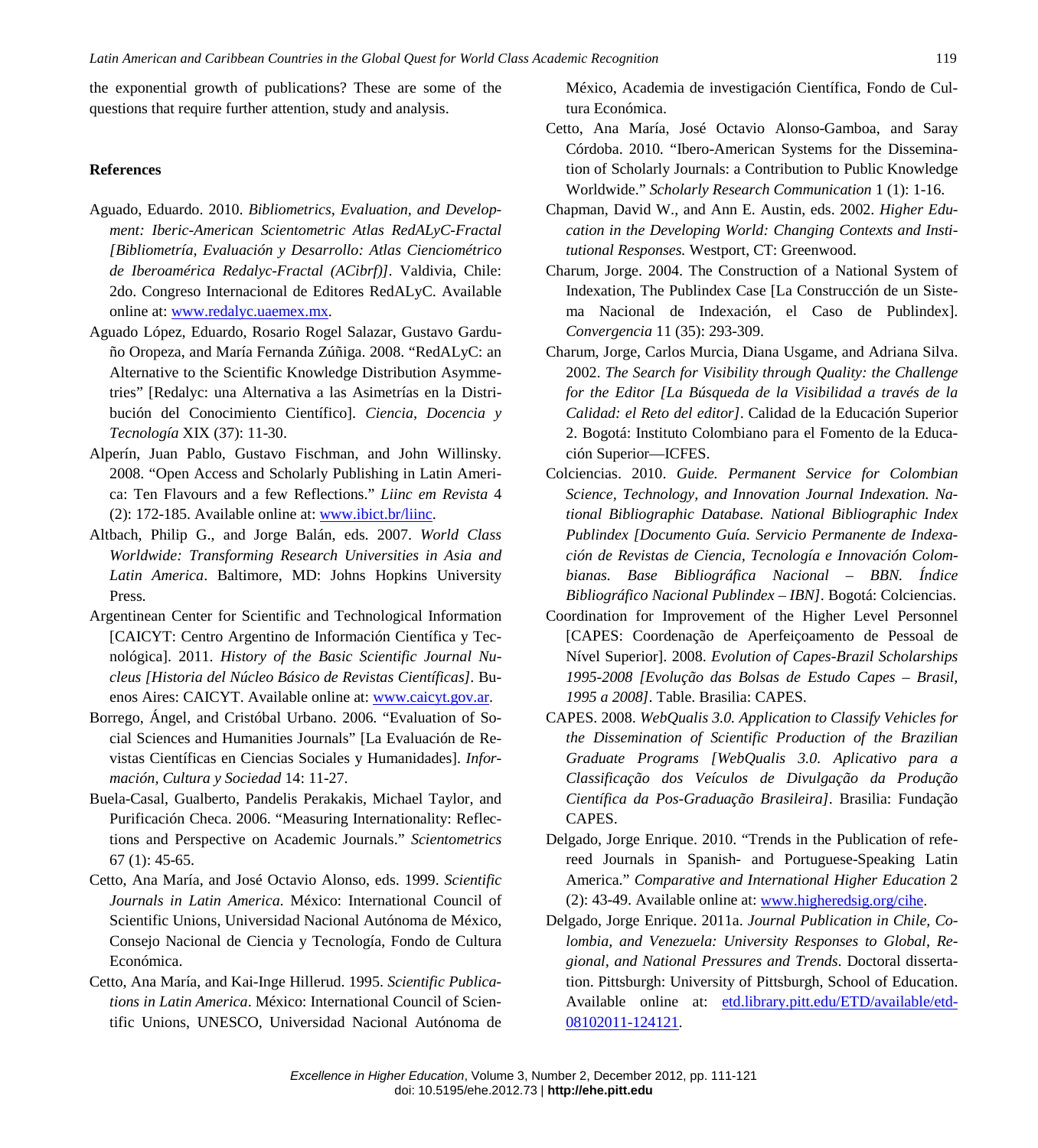- Delgado, Jorge Enrique. 2011b. "Role of Open Access in the Emergence and Consolidation of Refereed Journals in Latin America and the Caribbean." *Educación Superior y Sociedad* 16 (2). Available online at: [ess.iesalc.unesco.org.ve.](http://www.ess.iesalc.unesco.org.ve/)
- Delgado, Jorge Enrique. 2013, forthcoming. "Open Access Dental Scientific Journals in Iberic Countries, Latin America, and Colombia." *Colombia Médica* 44 (Special issue).
- Economy Section El Tiempo [Sección Economía El Tiempo]. May 4, 2012. Reform to Royalties is Ready to Start Functioning [Reforma a regalías ya está lista para que empiece a operar]. *El Tiempo*. Available online at: [www.eltiempo.com.](http://www.eltiempo.com/)
- Edgar, Brian D., and John Willinsky. 2010. "A Survey of the Scholarly Journals Using Open Journal Systems." *Scholarly and Research Communication* 1 (2): 1-22.
- Erdmann, Alacoque Lorenzini, Maria Helena Palicci Marziale, Mavilde da Luz Gonçalves Pedreira, et al. 2009. "Evaluation of Scientific Periodicals and the Brazilian Production of nursing Articles." *Revista Latino-Americana de Enfermagem* 17 (3). Available online at: [www.eerp.usp.br/rlae.](http://www.eerp.usp.br/rlae)
- Fischman, Gustavo E., Juan Pablo Alperín, and John Willinsky. 2010. "Visibility and Quality in Spanish-language Latin American Scholarly Publishing." *Information Technologies & International Development* 6 (4): 1-21.
- Gómez, Yuri Jack, Juan Carlos Andukia, and Nadeyda Rincón. 1998. "Colombian Scientific Periodical Publications" [Publicaciones Seriadas Científicas Colombianas]. *Interciencia* 23 (4): 208-217.
- Haustein, Stefanie. 2012. *Multidimensional Journal Evaluation. Analyzing Scientific Periodicals beyond the Impact Factor.* Berlin: Walter de Guyter.
- Holdom, Shoshannah. 2005. "E-Journal Proliferation in Emerging Economies: The Case of Latin America." *Library and Linguistic Computing 20* (3): 351-365.
- Lemarchand, Guillermo A., ed. 2010. *National Science, technology, and Innovation Systems in Latin America and the Caribbean [Sistemas Nacionales de Ciencia, Tecnología e Innovación en América Latina y el Caribe]*. Montevideo: UNESCO, Oficina Regional de Ciencia para América Latina y el Caribe.
- Liu, Nian Cai, Qi Wang, and Ying Cheng, eds. 2011. *Paths to a World-Class University: Lessons from Practices and Experiences.* Global Perspectives on Higher Education, 23. Rotterdam: Sense Publishers.
- Meneghini, Rogerio. 2002. "SciELO (Scientific Electronic Library Online) Project and the Visibility of 'Peripheral' Scientific Literature." *Quim Nova* 26 (2): 156.
- Mesa Lago, Carmelo. 2012. *Cuba in Times of Raúl Castro: Economic and Social Reforms and their Effects [Cuba en la Era de*

*Raúl Castro: Reformas Económico-Sociales y sus Efectos]*. Miami: Colibrí.

- Nardi, Roberto. 2008. "Some Reflections about Criteria used to Characterize and Evaluate Academic Production in the Field of Science Education: Data about journal Ciência & Educação" [Algumas Reflexões sobre Parâmetros Utilizados para Caracterização e Avaliação da Produção Acadêmica na Área de Educação em Ciências: Dados Sobre a Revista Ciência & Educação]. *Tecne, Episteme y Didaxis* Special issue: 47-62.
- National Committee of Indexation and Validation [Comité Nacional de Indexación y Homologación], Colciencias, and Colombian Observatory of Science and Technology [Observatorio Colombiano de Ciencia y Tecnología OCyT]. 2006. *Indexing and Abstract Services used in Processes of Indexation and Validation of ST+I Journals 2003-2006 [Servicios de Indexación y Resumen utilizados para los Procesos de Indexación y Homologación de Revistas Especializadas de CT+I 2003-2006]*. Bogotá: Colciencias.
- Network of Scientific Journals from Latin America, the Caribbean, Spain, and Portugal [RedALyC: Red de Revistas Científicas de América Latina, El Caribe, España y Portugal]. 2008. *Scientific Information System RedALyC: Science that is not Visible does not Exist [Sistema de Información Científica RedA-LyC: la Ciencia que no se ve no Existe]*. Toluca, Mexico: Universidad Autónoma del Estado de México, Facultad de Ciencias Políticas y Administración Pública.
- Organization of Iberian-American States [OEI: Organización de Estados Iberoamericanos], and Iberic-American and Inter-American Network of Science and Technology Indicators [RI-CYT: Red de Indicadores de Ciencia y Tecnología— Iberoamericana e Interamericana]. 2009. *Policies and Instruments in Science, Technology, and Innovation in Latin America and the Caribbean [Políticas e Instrumentos en Ciencia, Tecnología e Innovación en América Latina y el Caribe]*. Buenos Aires: OEI, RICYT. Available online at: [http://www.politicascti.net.](http://www.politicascti.net/)
- Republic of Colombia. 2009. *Law 1,286 that modifies Law 29 of 1990, transforms Colciencias into Administrative Department, and Strengthens the National System of Science, Technology, and Innovation in Colombia [Ley 1,286 que modifica la Ley 29 de 1990, transforma Colciencias en Departamento Administrativo, y fortalece el Sistema Nacional de Ciencia, Tecnología, e Innovación en Colombia]*. 1,286.
- Salmi, Jamil. 2009. *The Challenge of Establishing World-Class Universities.* Washington, DC: The World Bank. Available online at: [http://documents.worldbank.org.](http://documents.worldbank.org/curated/en/2009/01/10298539/challenge-establishing-world-class-universities)
- Salmi, Jamil. 2002. Higher Education at a Turning Point. In *Higher Education in the Developing World. Changing Contexts and*